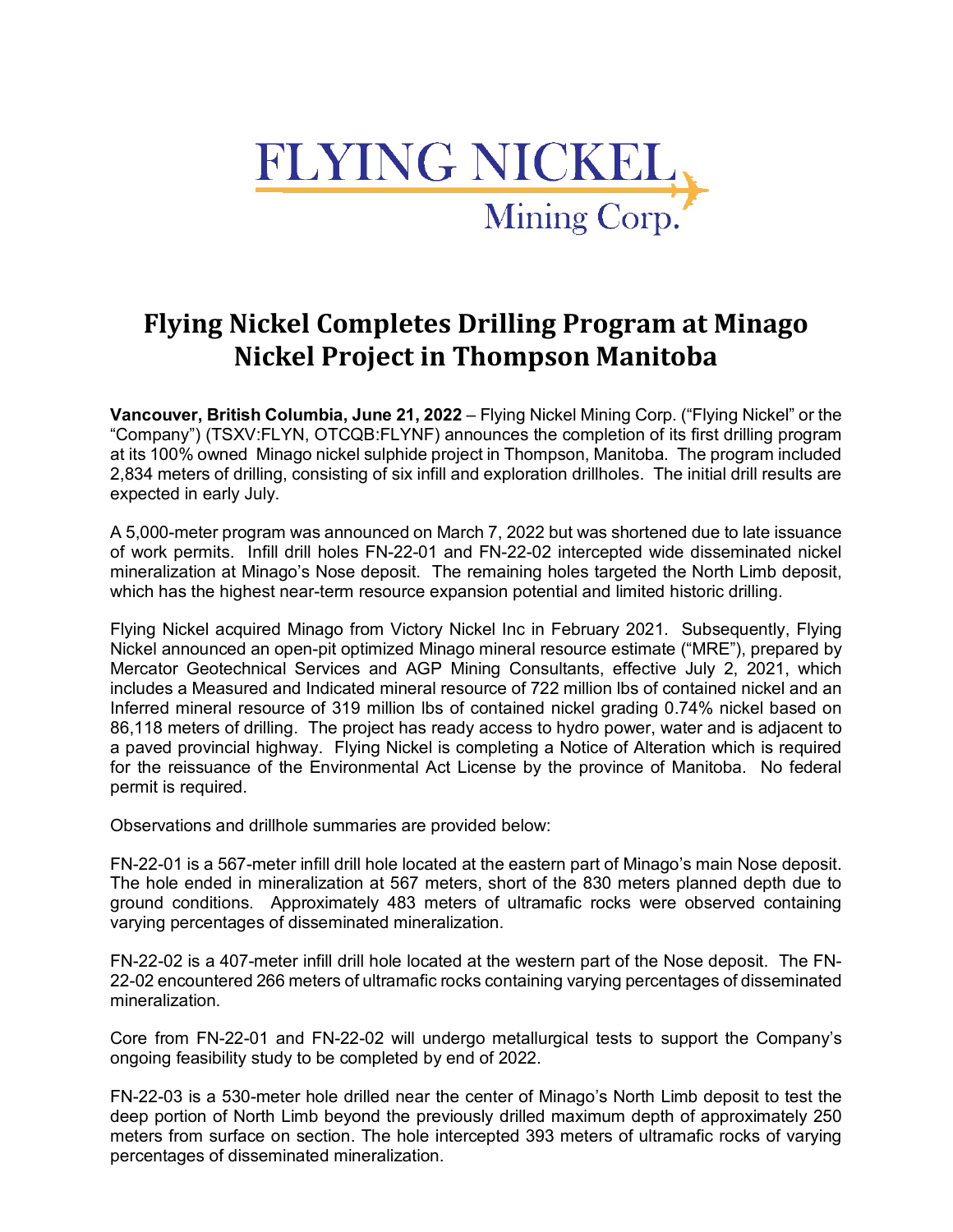FN-22-04 is a 551-meter exploration hole collared 200 meters north of the North Limb to test a magnetic and vertical electromagnetic anomaly. The hole intercepted 135 meters of intercalated ultramafic and felsic rocks containing varying percentages of disseminated mineralization.

FN-22-05 is a 338-meter hole drilled at the southern end of the North Limb to test the shallow portion of the North Limb that had not been drilled before. FN-22-05 encountered 85 meters of ultramafic rocks of varying percentages of disseminated mineralization, indicating sections of North Limb mineralization occur shallower than previously estimated.

FN-22-06 is a 325-meter exploration hole drilled in between the Nose and the North Limb to test a electromagnetic and magnetic anomaly. The hole ended in magnetite bearing granitoids with no observable ultramafic rocks. A clay layer observed between the Phanerozoic cover rocks and the Archean basement rocks is believed to explain the electromagnetic anomaly.

Plan and cross section drill maps are available at flynickel.com

### **Qualified Person**

The technical contents of this news release have been prepared under the supervision of Danniel Oosterman, CEO. Mr. Oosterman is not independent of the Company in that he is employed by it. Mr. Oosterman is a Qualified Person as defined by the guidelines in NI 43-101.

#### **About Flying Nickel**

Flying Nickel Mining Corp. is a premier nickel mining and exploration company. The company is advancing its 100% owned Minago nickel sulphide project in the Thompson nickel belt in Manitoba, Canada.

Further information on the Company can be found at www.flynickel.com.

## **FLYING NICKEL MINING CORP.**

ON BEHALF OF THE BOARD

*"Danniel Oosterman" Chief Executive Officer*

For more information about the Company, please contact:

Phone: 1.877.664.2535 / 1.877.6NICKEL Email: info@flynickel.com

*Neither TSX Venture Exchange nor its Regulation Services Provider (as that term is defined in policies of the TSX Venture Exchange) accepts responsibility for the adequacy or accuracy of this release.*

#### **Cautionary Note Regarding Forward-Looking Statements**

Certain statements contained in this news release, including statements which may contain words such as "expects", "anticipates", "intends", "plans", "believes", "estimates", or similar expressions, and statements related to matters which are not historical facts, are forward-looking information within the meaning of applicable securities laws. Such forward-looking statements, which reflect management's expectations regarding Flying Nickel's future growth, results of operations, performance, business prospects and opportunities, are based on certain factors and assumptions and involve known and unknown risks and